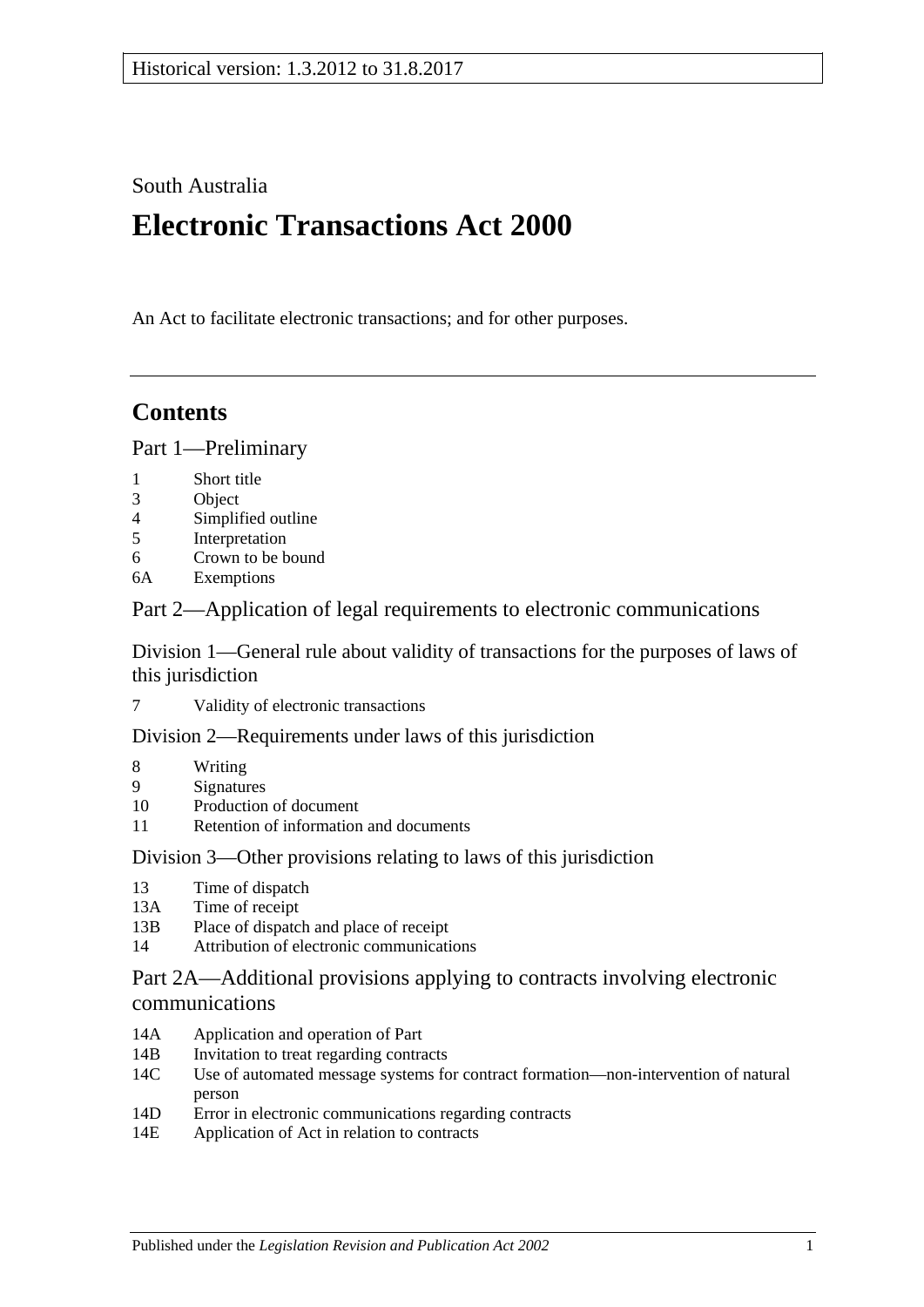#### [Part 3—Miscellaneous](#page-12-1)

15 [Regulations](#page-12-2)

[Legislative history](#page-13-0)

## <span id="page-1-0"></span>**The Parliament of South Australia enacts as follows:**

## **Part 1—Preliminary**

#### <span id="page-1-1"></span>**1—Short title**

This Act may be cited as the *Electronic Transactions Act 2000*.

#### <span id="page-1-2"></span>**3—Object**

The object of this Act is to provide a regulatory framework that—

- (a) recognises the importance of the information economy to the future economic and social prosperity of Australia; and
- (b) facilitates the use of electronic transactions; and
- (c) promotes business and community confidence in the use of electronic transactions; and
- (d) enables business and the community to use electronic communications in their dealings with government.

### <span id="page-1-3"></span>**4—Simplified outline**

- (1) The following is a simplified outline of this Act:
	- (a) for the purposes of a law of this jurisdiction, a transaction is not invalid because it took place by means of one or more electronic communications; and
	- (b) the following requirements imposed under a law of this jurisdiction can generally be met in electronic form:
		- (i) a requirement to give information in writing;
		- (ii) a requirement to provide a signature;
		- (iii) a requirement to produce a document;
		- (iv) a requirement to record information;
		- (v) a requirement to retain a document; and
	- (c) for the purposes of a law of this jurisdiction, provision is made for determining the time and place of the dispatch and receipt of an electronic communication; and
	- (d) the purported originator of an electronic communication is bound by it for the purposes of a law of this jurisdiction only if the communication was sent by the purported originator or with the authority of the purported originator.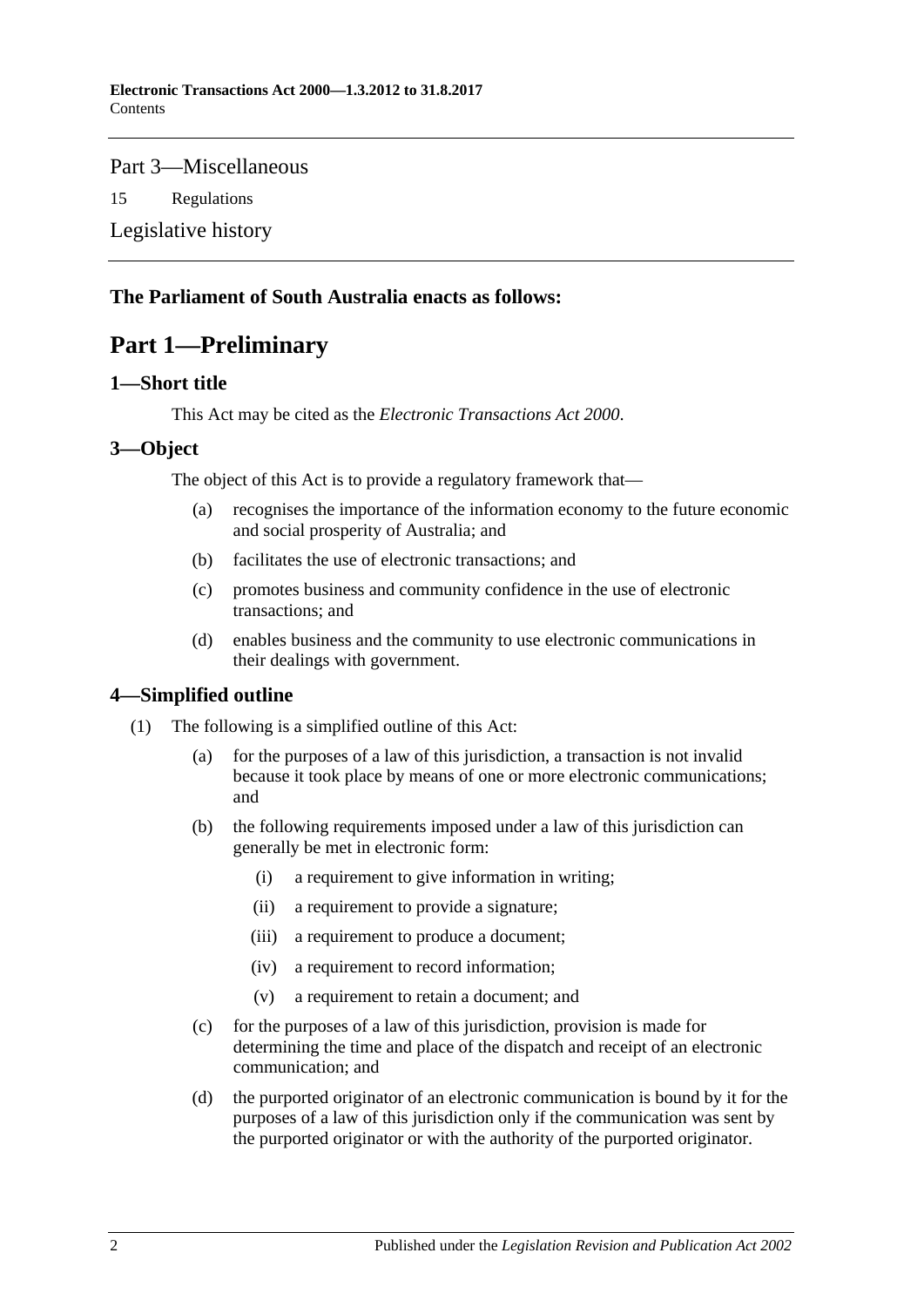- (2) [Part 2A](#page-10-1) contains provisions applying to contracts involving electronic communications, including provisions (relating to the internet in particular) for the following:
	- (a) an unaddressed proposal to form a contract is to be regarded as an invitation to make offers, rather than as an offer that if accepted would result in a contract;
	- (b) a contract formed automatically is not invalid, void or unenforceable because there was no human review or intervention;
	- (c) a portion of an electronic communication containing an input error can be withdrawn in certain circumstances;
	- (d) the application of certain provisions of [Part 2](#page-4-0) to the extent they do not apply of their own force.

### <span id="page-2-0"></span>**5—Interpretation**

(1) In this Act, unless the contrary intention appears—

*addressee* of an electronic communication means a person who is intended by the originator to receive the electronic communication, but does not include a person acting as an intermediary with respect to the electronic communication;

*automated message system* means a computer program or an electronic or other automated means used to initiate an action or respond to data messages in whole or in part, without review or intervention by a natural person each time an action is initiated or a response is generated by the system;

*consent* includes consent that can reasonably be inferred from the conduct of the person concerned, but does not include consent given subject to conditions unless the conditions are complied with;

*data* includes the whole or part of a computer program within the meaning of the *Copyright Act 1968* of the Commonwealth;

*data storage device* means any article or material (for example, a disk) from which information is capable of being reproduced, with or without the aid of any other article or device;

*electronic communication* means—

- (a) a communication of information in the form of data, text or images by means of guided or unguided electromagnetic energy, or both; or
- (b) a communication of information in the form of sound by means of guided or unguided electromagnetic energy, or both, where the sound is processed at its destination by an automated voice recognition system;

*information* means information in the form of data, text, images or sound;

*information system* means a system for generating, sending, receiving, storing or otherwise processing electronic communications;

*information technology requirements* includes software requirements;

*law of this jurisdiction* means any law in force in this jurisdiction, whether written or unwritten, but does not include a law of the Commonwealth;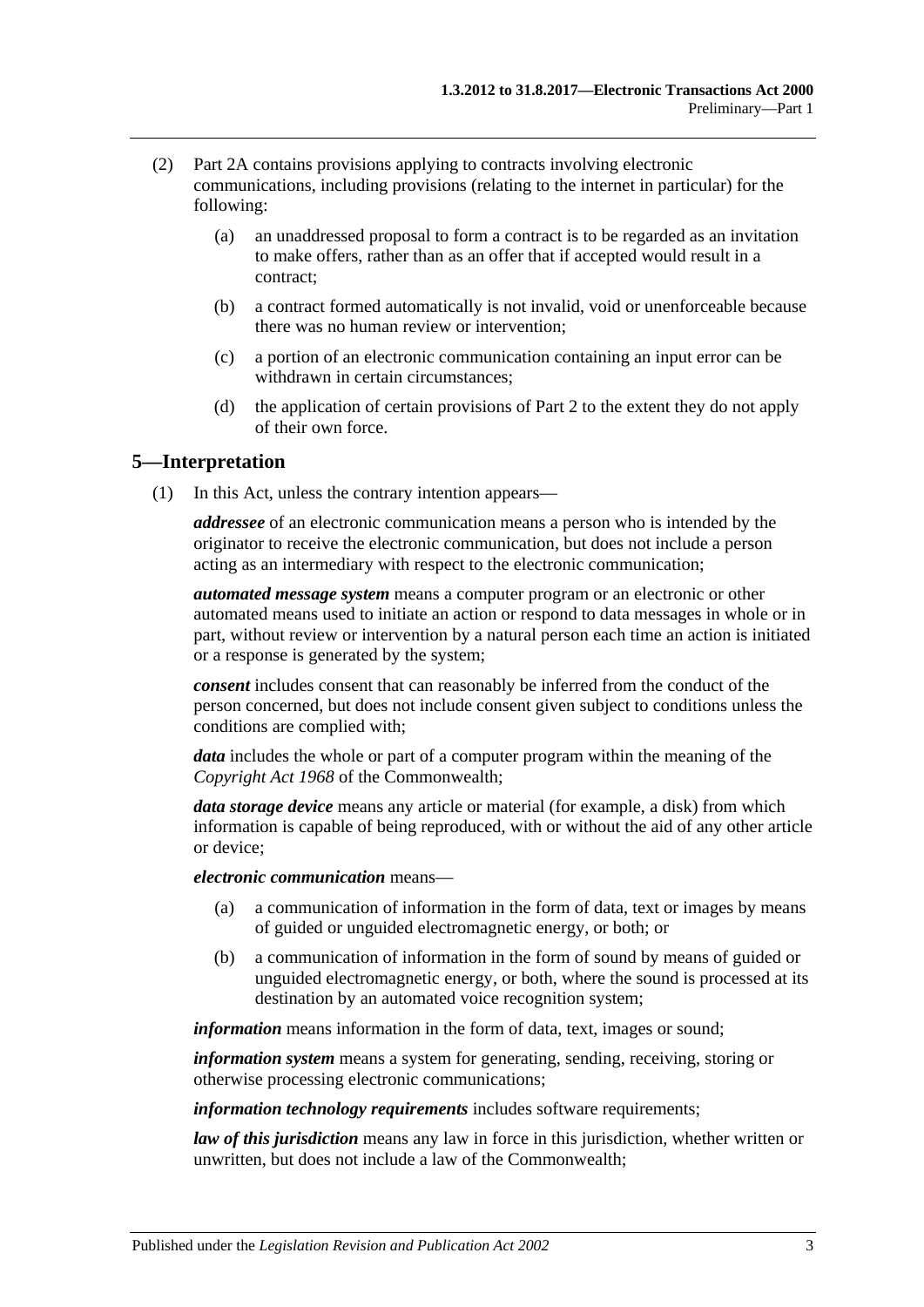*non-profit body* means a body that is not carried on for the purposes of profit or gain to its individual members and is, by the terms of the body's constitution, prohibited from making any distribution, whether in money, property or otherwise, to its members;

*originator* of an electronic communication means a person by whom, or on whose behalf, the electronic communication has been sent or generated before storage, if any, but does not include a person acting as an intermediary with respect to the electronic communication;

*performance* of a contract includes non-performance of the contract;

*place of business* means—

- (a) in relation to a person, other than an entity referred to in [paragraph](#page-3-2) (b)—a place where the person maintains a non-transitory establishment to pursue an economic activity other than the temporary provision of goods or services out of a specific location; or
- <span id="page-3-2"></span>(b) in relation to a government, an authority of a government or a non-profit body—a place where any operations or activities are carried out by that government, authority or body;

*this jurisdiction* means South Australia;

*transaction* includes—

- (a) any transaction in the nature of a contract, agreement or other arrangement; and
- (b) any statement, declaration, demand, notice or request, including an offer and the acceptance of an offer, that the parties are required to make or choose to make in connection with the formation or performance of a contract, agreement or other arrangement; and
- (c) any transaction of a non-commercial nature.
- (2) Notes in the text of this Act do not form part of this Act.

### <span id="page-3-0"></span>**6—Crown to be bound**

This Act binds the Crown in right of South Australia and, in so far as the legislative power of Parliament permits, the Crown in all its other capacities.

### <span id="page-3-1"></span>**6A—Exemptions**

- (1) The regulations may provide that all or specified provisions of this Act do not apply—
	- (a) to transactions, requirements, permissions, electronic communications or other matters specified, or of classes specified, in the regulations for the purposes of this section; or
	- (b) in circumstances specified, or of classes specified, in the regulations for the purposes of this section.
- (2) The regulations may provide that all or specified provisions of this Act do not apply to specified laws of this jurisdiction.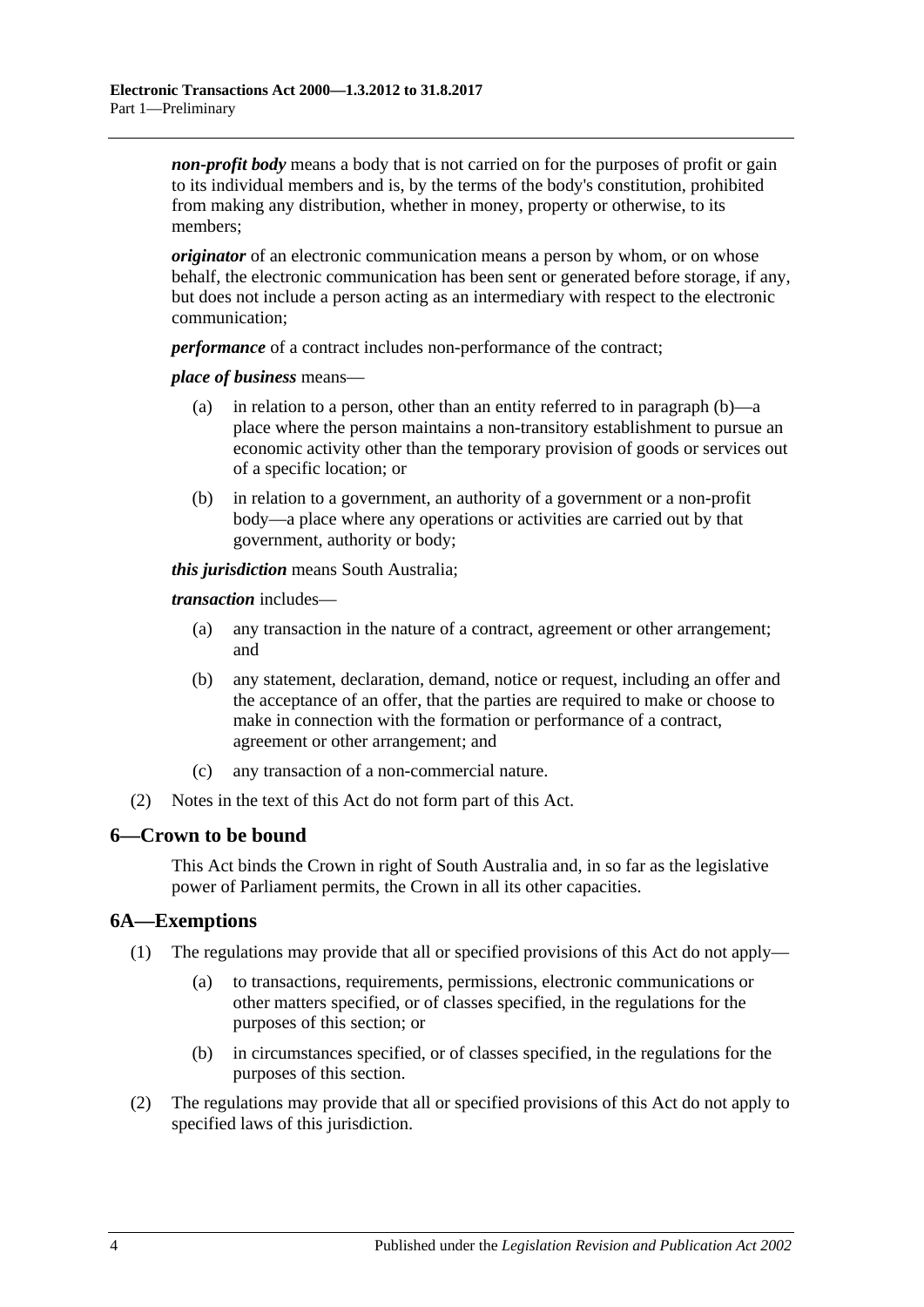## <span id="page-4-0"></span>**Part 2—Application of legal requirements to electronic communications**

## <span id="page-4-1"></span>**Division 1—General rule about validity of transactions for the purposes of laws of this jurisdiction**

## <span id="page-4-5"></span><span id="page-4-2"></span>**7—Validity of electronic transactions**

- (1) For the purposes of a law of this jurisdiction, a transaction is not invalid because it took place wholly or partly by means of one or more electronic communications.
- (2) The general rule in [subsection](#page-4-5) (1) does not apply in relation to the validity of a transaction to the extent to which another, more specific, provision of this Part deals with the validity of the transaction.

## <span id="page-4-3"></span>**Division 2—Requirements under laws of this jurisdiction**

## <span id="page-4-4"></span>**8—Writing**

- (1) If, under a law of this jurisdiction, a person is required to give information in writing, that requirement is taken to have been met if the person gives the information by means of an electronic communication, where—
	- (a) at the time the information was given, it was reasonable to expect that the information would be readily accessible so as to be useable for subsequent reference; and
	- (b) the person to whom the information is required to be given consents to the information being given by means of an electronic communication.
- (2) If, under a law of this jurisdiction, a person is permitted to give information in writing, the person may give the information by means of an electronic communication, where—
	- (a) at the time the information was given, it was reasonable to expect that the information would be readily accessible so as to be useable for subsequent reference; and
	- (b) the person to whom the information is permitted to be given consents to the information being given by means of an electronic communication.
- (3) This section does not affect the operation of any other law of this jurisdiction that makes provision for or in relation to requiring or permitting information to be given, in accordance with particular information technology requirements—
	- (a) on a particular kind of data storage device; or
	- (b) by means of a particular kind of electronic communication.
- (4) This section applies to a requirement or permission to give information, whether the expression *give*, *send* or *serve*, or any other expression, is used.
- (5) For the purposes of this section, *giving information* includes, but is not limited to, the following:
	- (a) making an application;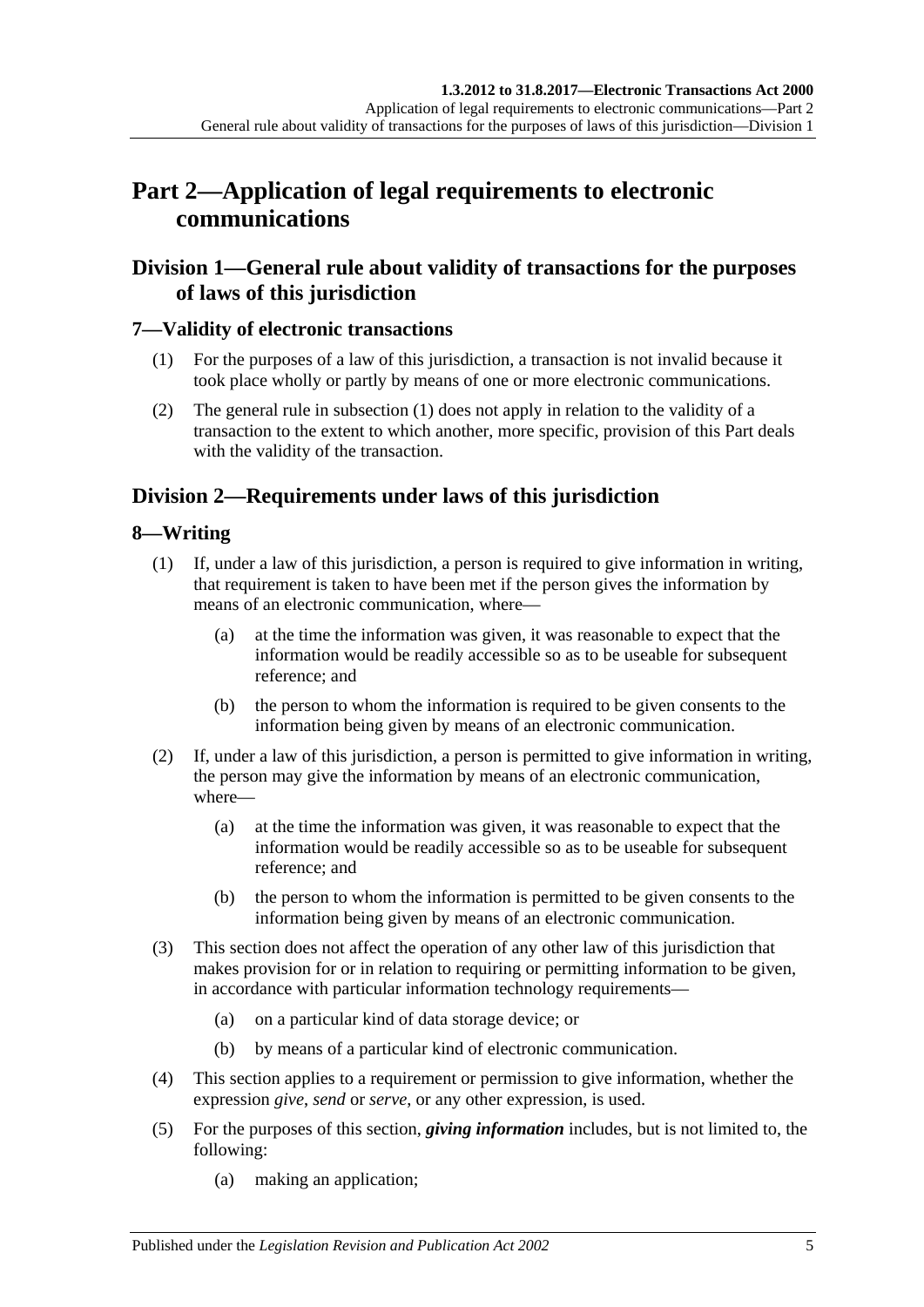- (b) making or lodging a claim;
- (c) giving, sending or serving a notification;
- (d) lodging a return;
- (e) making a request;
- (f) making a declaration;
- (g) lodging or issuing a certificate;
- (h) making, varying or cancelling an election;
- (i) lodging an objection;
- (j) giving a statement of reasons.

#### <span id="page-5-2"></span><span id="page-5-0"></span>**9—Signatures**

- <span id="page-5-1"></span>(1) If, under a law of this jurisdiction, the signature of a person is required, that requirement is taken to have been met in relation to an electronic communication if—
	- (a) a method is used to identify the person and to indicate the person's intention in respect of the information communicated; and
	- (b) the method used was either—
		- (i) as reliable as appropriate for the purpose for which the electronic communication was generated or communicated, in the light of all the circumstances, including any relevant agreement; or
		- (ii) proven in fact to have fulfilled the functions described in [paragraph](#page-5-1) (a), by itself or together with further evidence; and
	- (c) the person to whom the signature is required to be given consents to that requirement being met by way of the use of the method mentioned in [paragraph](#page-5-1) (a).
- (2) This section does not affect the operation of any other law of this jurisdiction that makes provision for or in relation to requiring—
	- (a) an electronic communication to contain an electronic signature (however described); or
	- (b) an electronic communication to contain a unique identification in an electronic form; or
	- (c) a particular method to be used in relation to an electronic communication to identify the originator of the communication and to indicate the originator's intention in respect of the information communicated.
- (3) The reference in [subsection](#page-5-2) (1) to a law that requires a signature includes a reference to a law that provides consequences for the absence of a signature.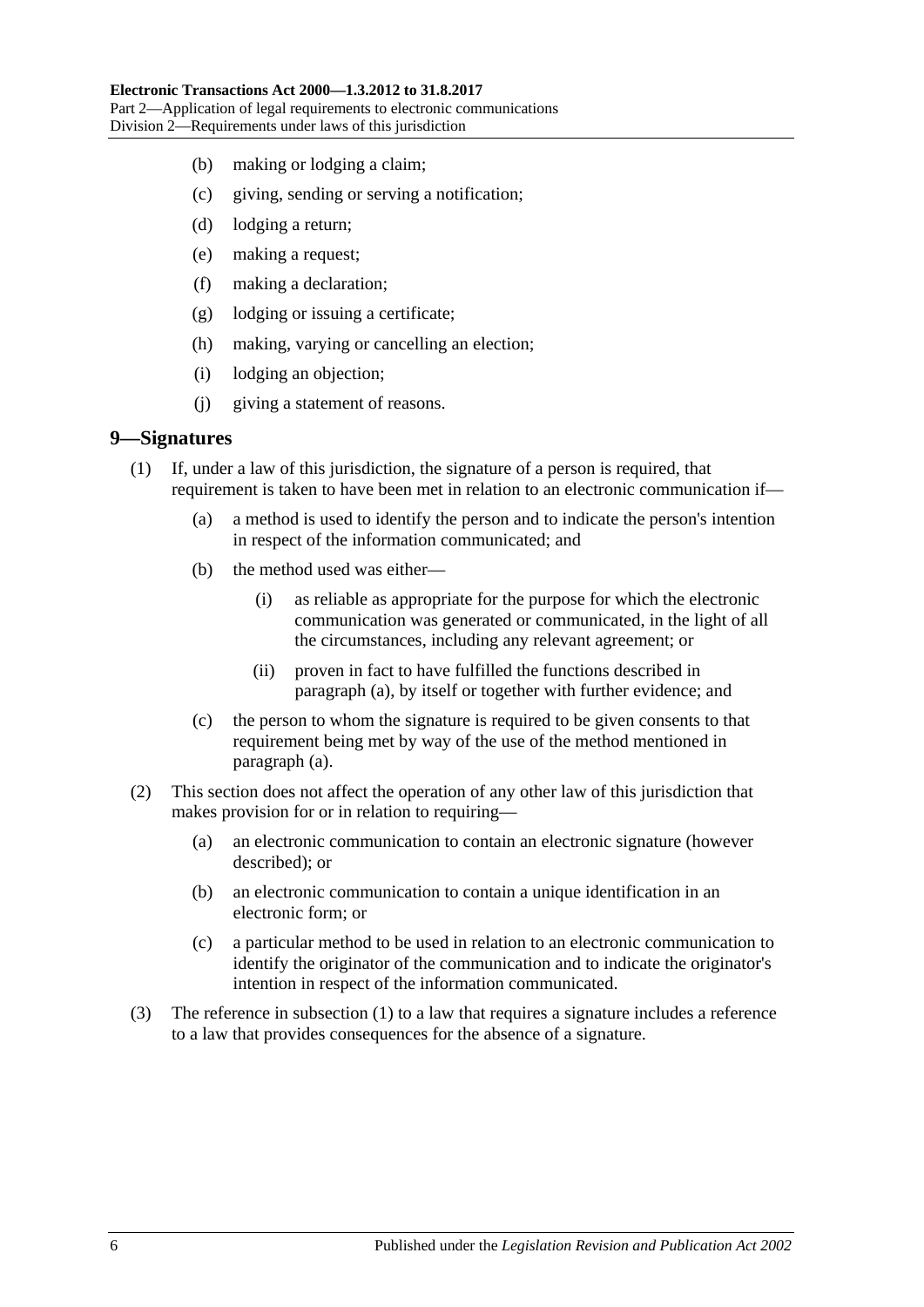#### <span id="page-6-0"></span>**10—Production of document**

- (1) If, under a law of this jurisdiction, a person is required to produce a document that is in the form of paper, an article or other material, that requirement is taken to have been met if the person produces, by means of an electronic communication, an electronic form of the document, where—
	- (a) having regard to all the relevant circumstances at the time the communication was sent, the method of generating the electronic form of the document provided a reliable means of assuring the maintenance of the integrity of the information contained in the document; and
	- (b) at the time the communication was sent, it was reasonable to expect that the information contained in the electronic form of the document would be readily accessible so as to be useable for subsequent reference; and
	- (c) the person to whom the document is required to be produced consents to the production, by means of an electronic communication, of an electronic form of the document.
- (2) If, under a law of this jurisdiction, a person is permitted to produce a document that is in the form of paper, an article or other material, then, instead of producing the document in that form, the person may produce, by means of an electronic communication, an electronic form of the document, where—
	- (a) having regard to all the relevant circumstances at the time the communication was sent, the method of generating the electronic form of the document provided a reliable means of assuring the maintenance of the integrity of the information contained in the document; and
	- (b) at the time the communication was sent, it was reasonable to expect that the information contained in the electronic form of the document would be readily accessible so as to be useable for subsequent reference; and
	- (c) the person to whom the document is permitted to be produced consents to the production, by means of an electronic communication, of an electronic form of the document.
- (3) For the purposes of this section, the integrity of information contained in a document is maintained if, and only if, the information has remained complete and unaltered, apart from—
	- (a) the addition of any endorsement; or
	- (b) any immaterial change,

which arises in the normal course of communication, storage or display.

- (4) This section does not affect the operation of any other law of this jurisdiction that makes provision for or in relation to requiring or permitting electronic forms of documents to be produced, in accordance with particular information technology requirements—
	- (a) on a particular kind of data storage device; or
	- (b) by means of a particular kind of electronic communication.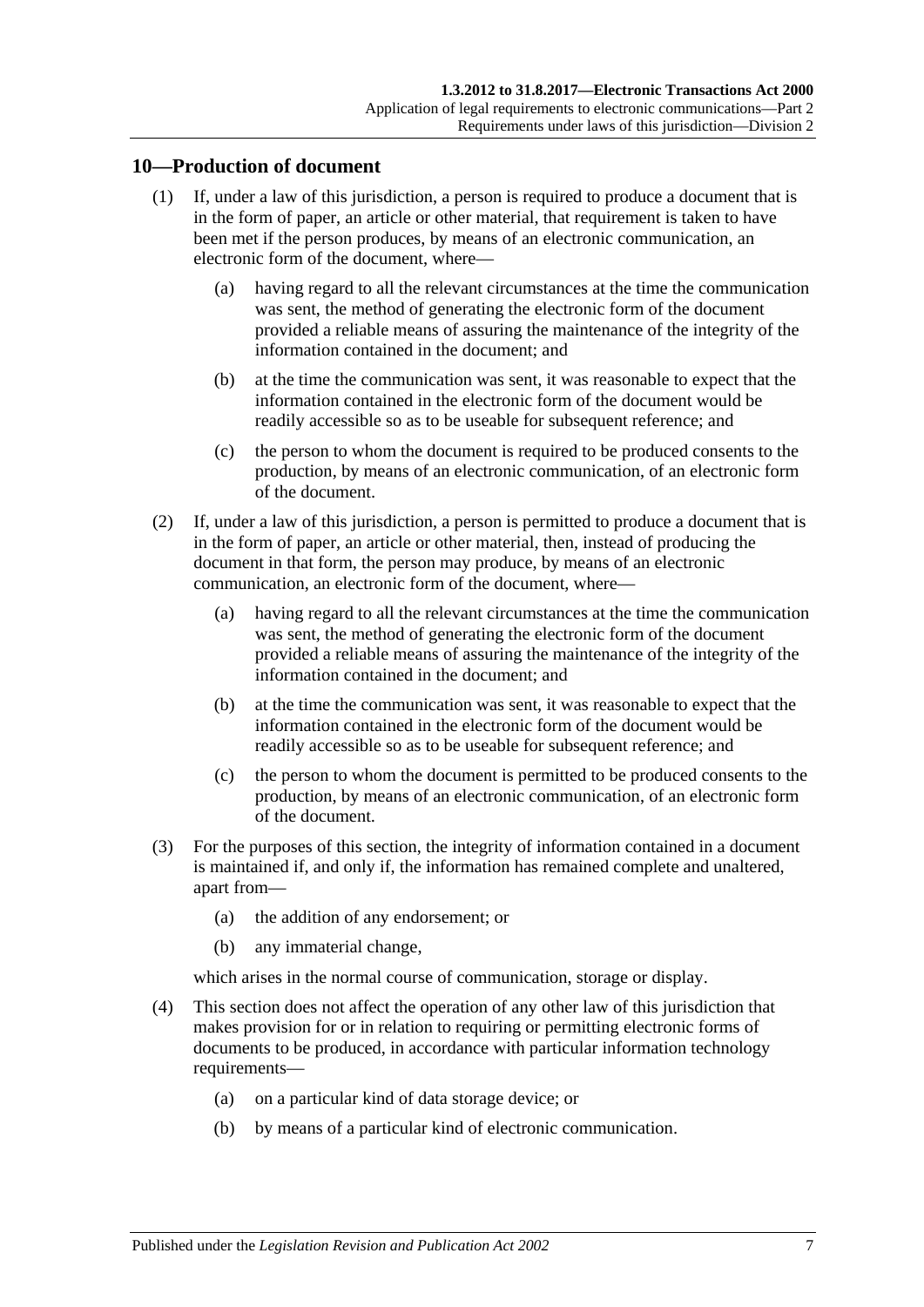### <span id="page-7-0"></span>**11—Retention of information and documents**

- (1) If, under a law of this jurisdiction, a person is required to record information in writing, that requirement is taken to have been met if the person records the information in electronic form, where—
	- (a) at the time of the recording of the information, it was reasonable to expect that the information would be readily accessible so as to be useable for subsequent reference; and
	- (b) if the regulations require that the information be recorded on a particular kind of data storage device—that requirement has been met.
- <span id="page-7-1"></span>(2) If, under a law of this jurisdiction, a person is required to retain, for a particular period, a document that is in the form of paper, an article or other material, that requirement is taken to have been met if the person retains, or causes another person to retain, an electronic form of the document throughout that period, where—
	- (a) having regard to all the relevant circumstances at the time of the generation of the electronic form of the document, the method of generating the electronic form of the document provided a reliable means of assuring the maintenance of the integrity of the information contained in the document; and
	- (b) at the time of the generation of the electronic form of the document, it was reasonable to expect that the information contained in the electronic form of the document would be readily accessible so as to be useable for subsequent reference; and
	- (c) if the regulations require that the electronic form of the document be retained on a particular kind of data storage device—that requirement has been met throughout that period.
- (3) For the purposes of [subsection](#page-7-1) (2), the integrity of information contained in a document is maintained if, and only if, the information has remained complete and unaltered, apart from—
	- (a) the addition of any endorsement; or
	- (b) any immaterial change,

which arises in the normal course of communication, storage or display.

- <span id="page-7-2"></span>(4) If, under a law of this jurisdiction, a person (the *first person*) is required to retain, for a particular period, information that was the subject of an electronic communication, that requirement is taken to have been met if the first person retains, or causes another person to retain, in electronic form, the information throughout that period, where—
	- (a) at the time of commencement of the retention of the information, it was reasonable to expect that the information would be readily accessible so as to be useable for subsequent reference; and
	- (b) having regard to all the relevant circumstances at the time of commencement of the retention of the information, the method of retaining the information in electronic form provided a reliable means of assuring the maintenance of the integrity of the information contained in the electronic communication; and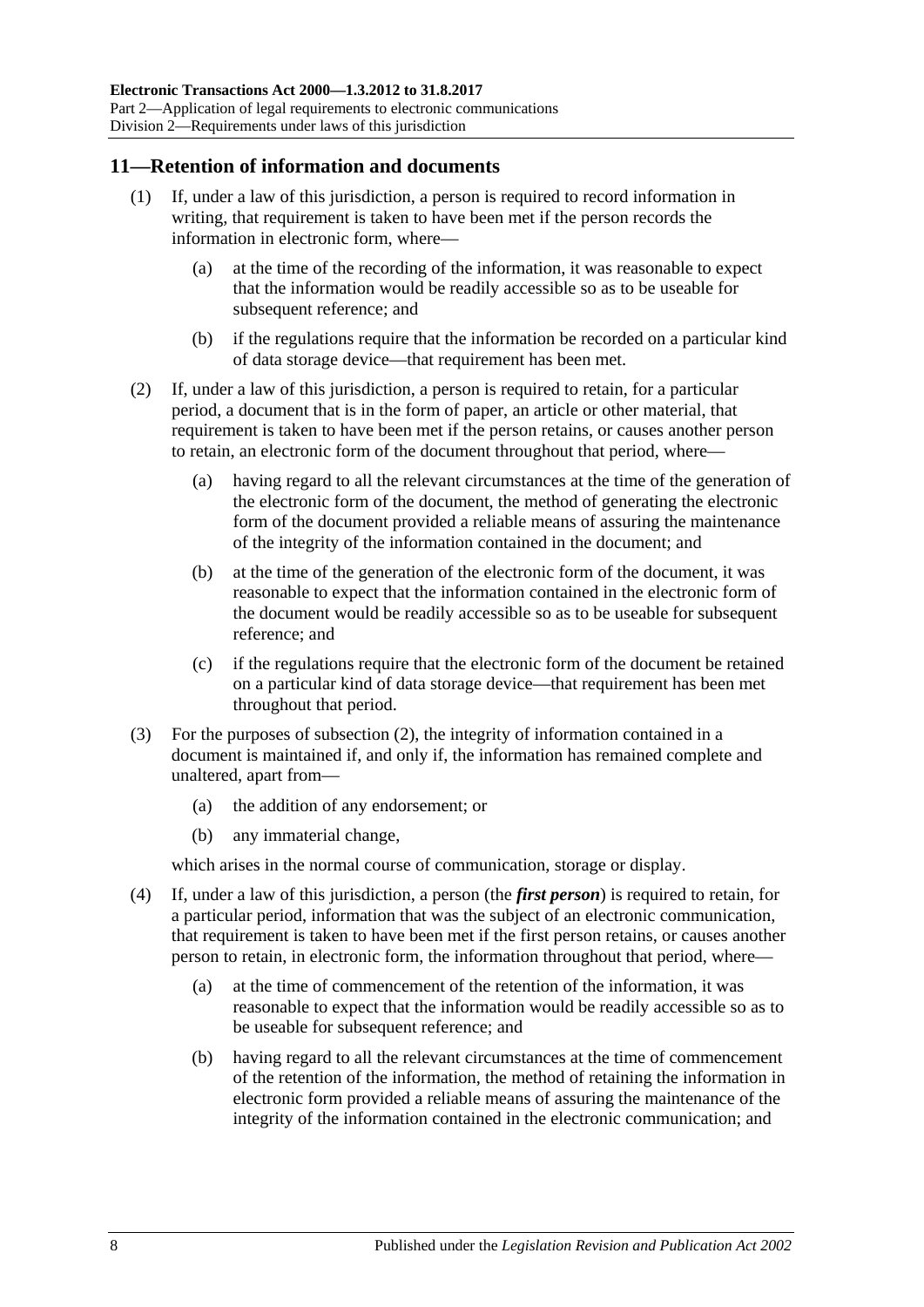- <span id="page-8-2"></span>(c) throughout that period, the first person also retains, or causes the other person to retain, in electronic form, such additional information obtained by the first person as is sufficient to enable the identification of the following:
	- (i) the origin of the electronic communication;
	- (ii) the destination of the electronic communication;
	- (iii) the time when the electronic communication was sent;
	- (iv) the time when the electronic communication was received; and
- (d) at the time of commencement of the retention of the additional information covered by [paragraph](#page-8-2) (c), it was reasonable to expect that the additional information would be readily accessible so as to be useable for subsequent reference; and
- (e) if the regulations require that the information be retained on a particular kind of data storage device—that requirement has been met throughout that period.
- (5) For the purposes of [subsection](#page-7-2) (4), the integrity of information that was the subject of an electronic communication is maintained if, and only if, the information has remained complete and unaltered, apart from—
	- (a) the addition of any endorsement; or
	- (b) any immaterial change,

which arises in the normal course of communication, storage or display.

## <span id="page-8-0"></span>**Division 3—Other provisions relating to laws of this jurisdiction**

#### <span id="page-8-4"></span><span id="page-8-1"></span>**13—Time of dispatch**

- (1) For the purposes of a law of this jurisdiction, unless otherwise agreed between the originator and the addressee of an electronic communication, the time of dispatch of the electronic communication is—
	- (a) the time when the electronic communication leaves an information system under the control of the originator or of the party who sent it on behalf of the originator; or
	- (b) if the electronic communication has not left an information system under the control of the originator or of the party who sent it on behalf of the originator—the time when the electronic communication is received by the addressee.

<span id="page-8-3"></span>**Note—**

[Paragraph](#page-8-3) (b) would apply to a case where the parties exchange electronic communications through the same information system.

(2) [Subsection](#page-8-4) (1) applies even though the place where the information system supporting an electronic address is located may be different from the place where the electronic communication is taken to have been dispatched under [section](#page-9-1) 13B.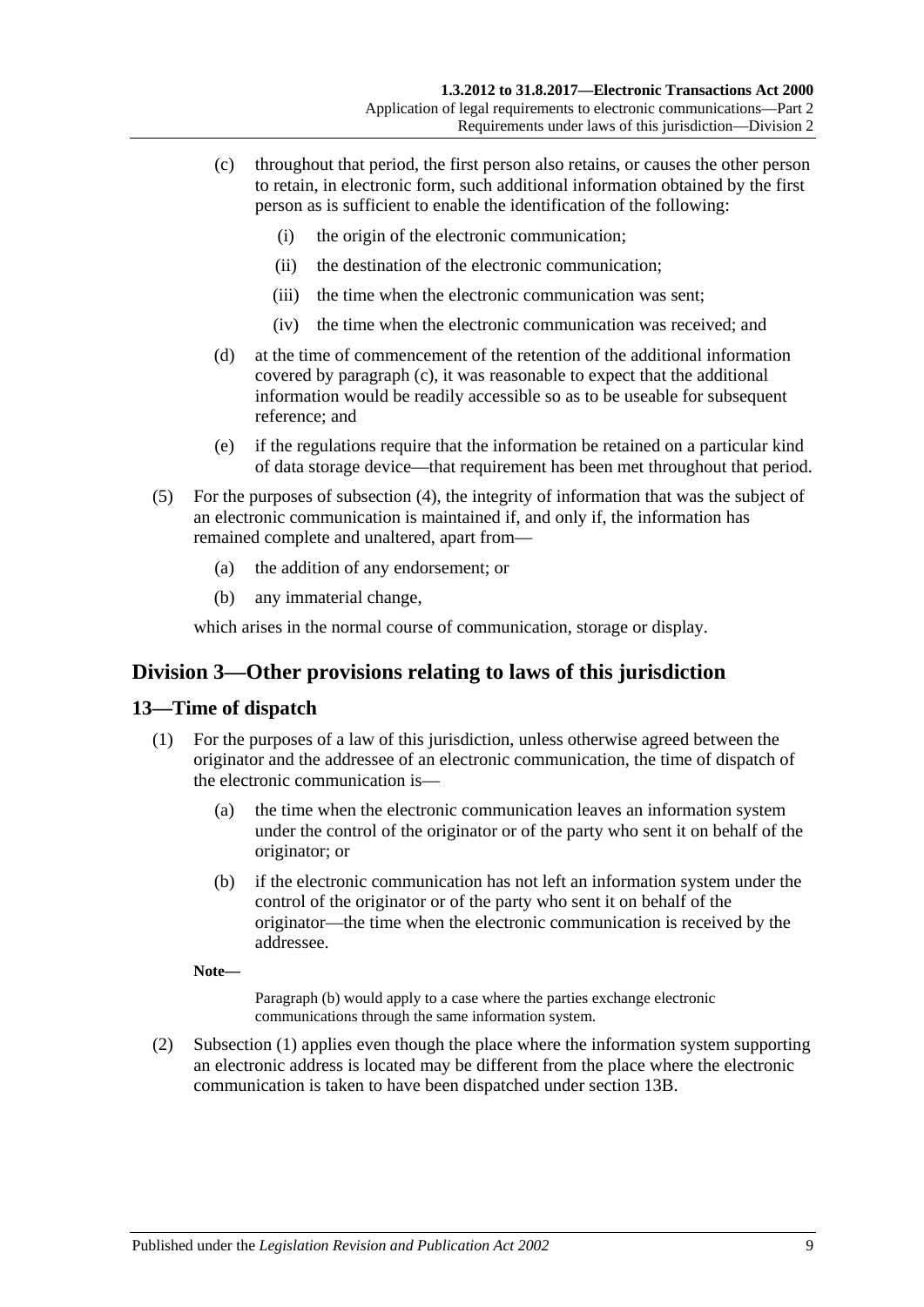## <span id="page-9-2"></span><span id="page-9-0"></span>**13A—Time of receipt**

- (1) For the purposes of a law of this jurisdiction, unless otherwise agreed between the originator and the addressee of an electronic communication—
	- (a) the time of receipt of the electronic communication is the time when the electronic communication becomes capable of being retrieved by the addressee at an electronic address designated by the addressee; or
	- (b) the time of receipt of the electronic communication at another electronic address of the addressee is the time when both—
		- (i) the electronic communication has become capable of being retrieved by the addressee at that address; and
		- (ii) the addressee has become aware that the electronic communication has been sent to that address.
- (2) For the purposes of [subsection](#page-9-2) (1), unless otherwise agreed between the originator and the addressee of the electronic communication, it is to be assumed that the electronic communication is capable of being retrieved by the addressee when it reaches the addressee's electronic address.
- (3) [Subsection](#page-9-2) (1) applies even though the place where the information system supporting an electronic address is located may be different from the place where the electronic communication is taken to have been received under [section](#page-9-1) 13B.

### <span id="page-9-3"></span><span id="page-9-1"></span>**13B—Place of dispatch and place of receipt**

- (1) For the purposes of a law of this jurisdiction, unless otherwise agreed between the originator and the addressee of an electronic communication—
	- (a) the electronic communication is taken to have been dispatched at the place where the originator has its place of business; and
	- (b) the electronic communication is taken to have been received at the place where the addressee has its place of business.
- <span id="page-9-4"></span>(2) For the purposes of the application of [subsection](#page-9-3) (1) to an electronic communication—
	- (a) a party's place of business is assumed to be the location indicated by that party, unless another party demonstrates that the party making the indication does not have a place of business at that location; and
	- (b) if a party has not indicated a place of business and has only 1 place of business, it is to be assumed that that place is the party's place of business; and
	- (c) if a party has not indicated a place of business and has more than 1 place of business, the place of business is that which has the closest relationship to the underlying transaction, having regard to the circumstances known to or contemplated by the parties at any time before or at the conclusion of the transaction; and
	- (d) if a party has not indicated a place of business and has more than 1 place of business, but [paragraph](#page-9-4) (c) does not apply—it is to be assumed that the party's principal place of business is the party's only place of business; and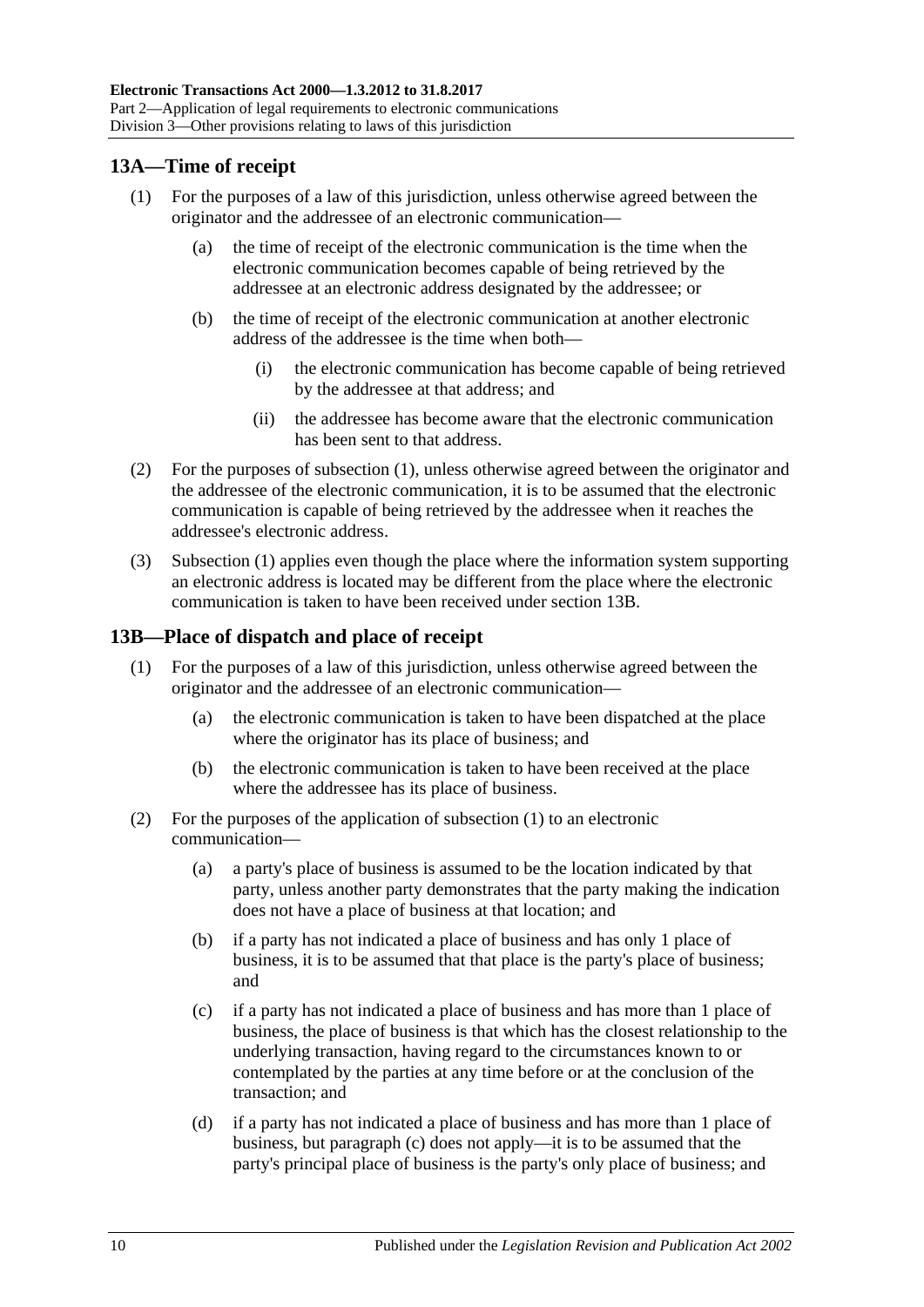- (e) if a party is a natural person and does not have a place of business—it is to be assumed that the party's place of business is the place of the party's habitual residence.
- (3) A location is not a place of business merely because that is—
	- (a) where equipment and technology supporting an information system used by a party are located; or
	- (b) where the information system may be accessed by other parties.
- (4) The sole fact that a party makes use of a domain name or electronic mail address connected to a specific country does not create a presumption that its place of business is located in that country.

## <span id="page-10-4"></span><span id="page-10-0"></span>**14—Attribution of electronic communications**

- (1) For the purposes of a law of this jurisdiction, unless otherwise agreed between the purported originator and the addressee of an electronic communication, the purported originator of the electronic communication is bound by that communication only if the communication was sent by the purported originator or with the authority of the purported originator.
- (2) [Subsection](#page-10-4) (1) does not affect the operation of a law of this jurisdiction that makes provision for—
	- (a) conduct engaged in by a person within the scope of the person's actual or apparent authority to be attributed to another person; or
	- (b) a person to be bound by conduct engaged in by another person within the scope of the other person's actual or apparent authority.

## <span id="page-10-1"></span>**Part 2A—Additional provisions applying to contracts involving electronic communications**

## <span id="page-10-2"></span>**14A—Application and operation of Part**

This Part applies to the use of electronic communications in connection with the formation or performance of a contract between parties where the proper law of the contract is (or would on its formation be) the law of this jurisdiction, and so applies—

- (a) whether some or all of the parties are located within Australia or elsewhere; and
- (b) whether the contract is for business purposes, for personal, family or household purposes, or for other purposes.

### <span id="page-10-5"></span><span id="page-10-3"></span>**14B—Invitation to treat regarding contracts**

- (1) A proposal to form a contract made through 1 or more electronic communications that—
	- (a) is not addressed to 1 or more specific parties; and
	- (b) is generally accessible to parties making use of information systems,

is to be considered as an invitation to make offers, unless it clearly indicates the intention of the party making the proposal to be bound in case of acceptance.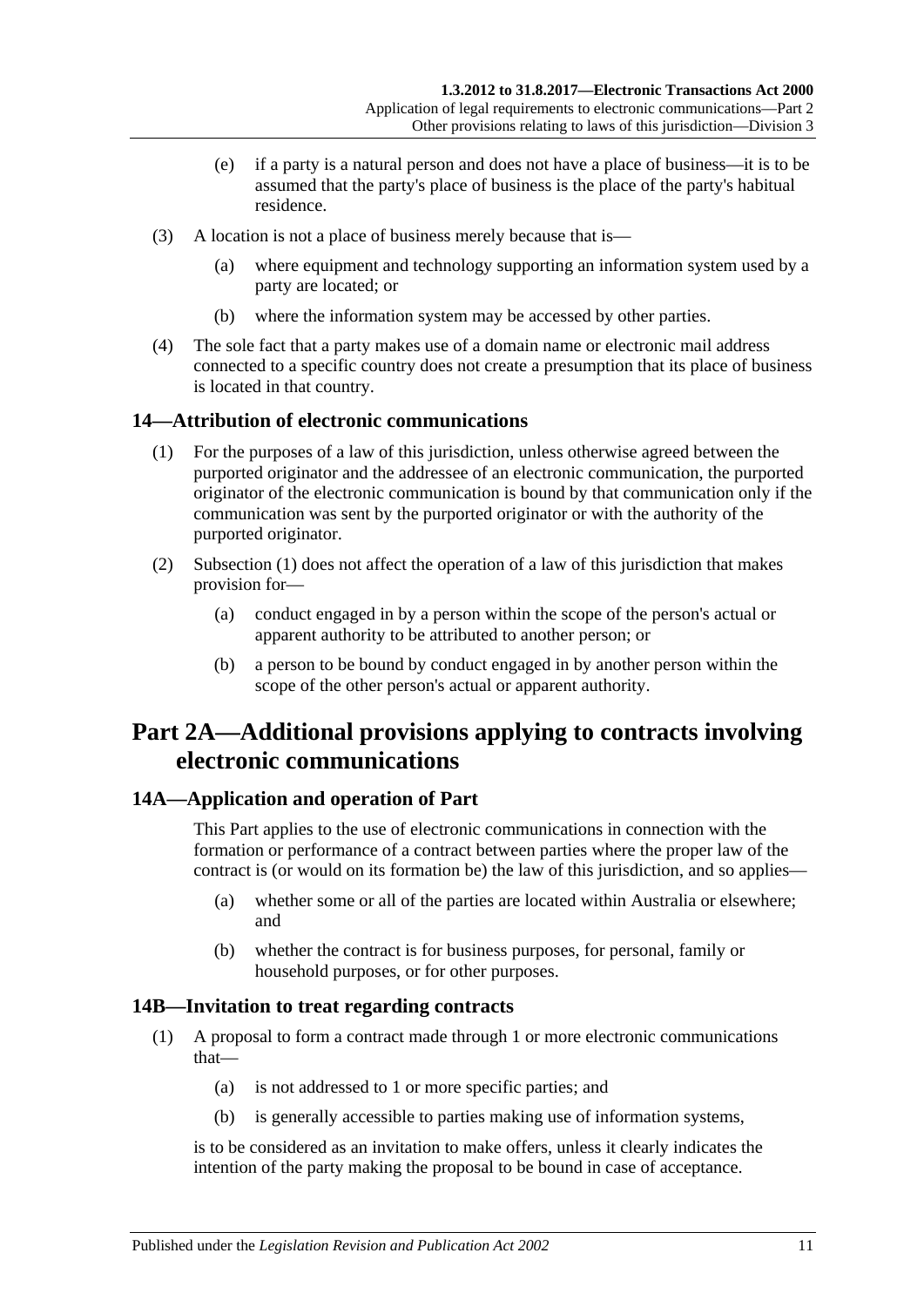(2) [Subsection](#page-10-5) (1) extends to proposals that make use of interactive applications for the placement of orders through information systems.

### <span id="page-11-0"></span>**14C—Use of automated message systems for contract formation—non-intervention of natural person**

A contract formed by—

- (a) the interaction of an automated message system and a natural person; or
- (b) the interaction of automated message systems,

is not invalid, void or unenforceable on the sole ground that no natural person reviewed or intervened in each of the individual actions carried out by the automated message systems or the resulting contract.

### <span id="page-11-1"></span>**14D—Error in electronic communications regarding contracts**

- (1) This section applies in relation to a statement, declaration, demand, notice or request, including an offer and the acceptance of an offer, that the parties are required to make or choose to make in connection with the formation or performance of a contract.
- $(2)$  If—
	- (a) a natural person makes an input error in an electronic communication exchanged with the automated message system of another party; and
	- (b) the automated message system does not provide the person with an opportunity to correct the error,

the person, or the party on whose behalf the person was acting, has the right to withdraw the portion of the electronic communication in which the input error was made if—

- (c) the person, or the party on whose behalf the person was acting, notifies the other party of the error as soon as possible after having learned of the error and indicates that he or she made an error in the electronic communication; and
- (d) the person, or the party on whose behalf the person was acting, has not used or received any material benefit or value from the goods or services, if any, received from the other party.
- (3) The right of withdrawal of a portion of an electronic communication under this section is not of itself a right to rescind or otherwise terminate a contract.
- (4) The consequences (if any) of the exercise of the right of withdrawal of a portion of an electronic communication under this section are to be determined in accordance with any applicable rule of law.

**Note—**

In some circumstances the withdrawal of a portion of an electronic communication may invalidate the entire communication or render it ineffective for the purposes of contract formation (see paragraph 241 of the UNCITRAL explanatory note for the United Nations Convention on the Use of Electronic Communications in International Contracts).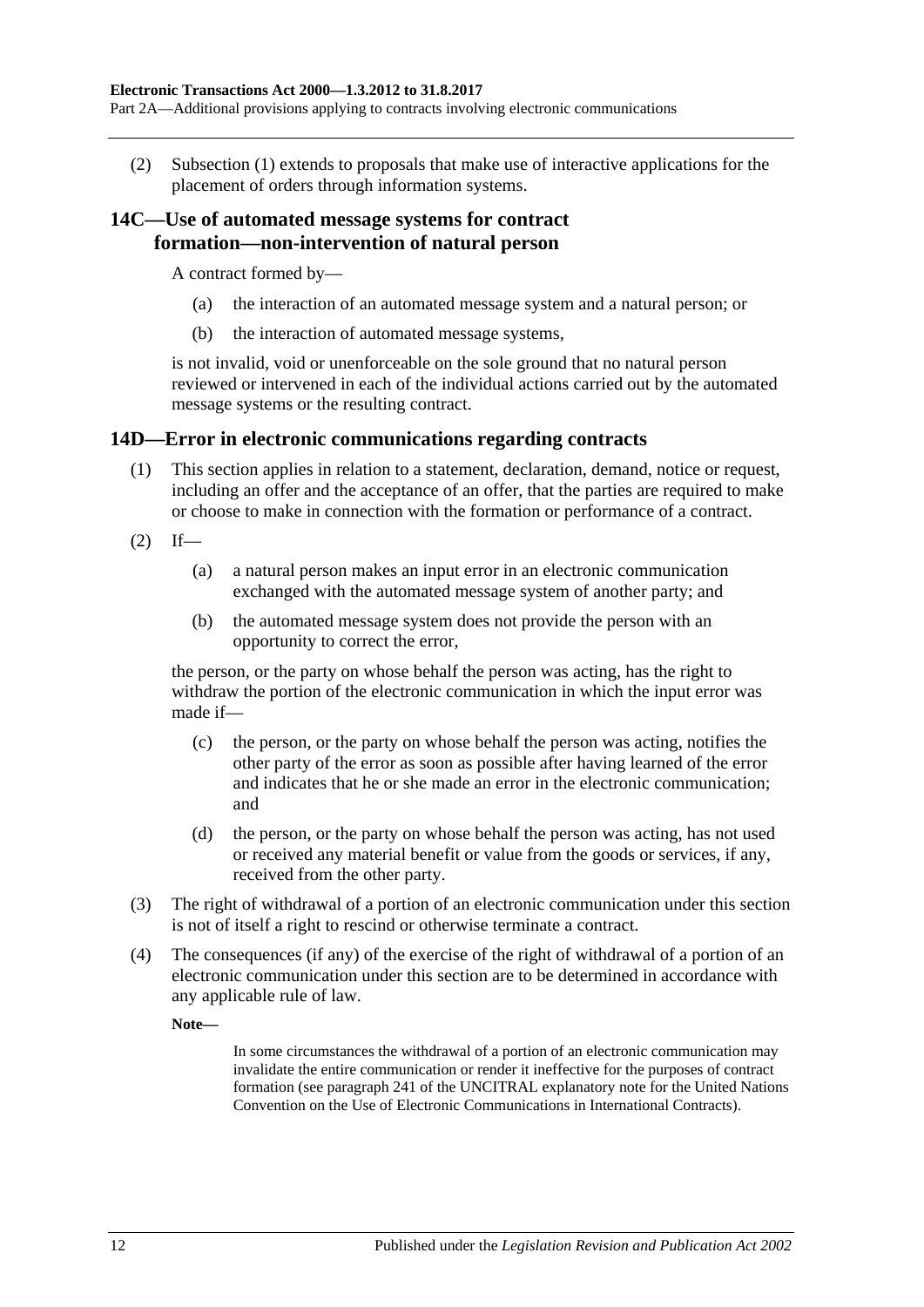## <span id="page-12-4"></span><span id="page-12-0"></span>**14E—Application of Act in relation to contracts**

- (1) Subject to [subsection](#page-12-3) (2), the provisions of [sections](#page-4-2) 7, [13,](#page-8-1) [13A](#page-9-0) and [13B](#page-9-1) apply to—
	- (a) a transaction constituted by or relating to a contract; or
	- (b) an electronic communication relating to the formation or performance of a contract,

in the same way as they apply to a transaction or electronic communication referred to in that Part, and so apply as if the words "For the purposes of a law of this jurisdiction" and "under a law of this jurisdiction" were omitted.

- <span id="page-12-3"></span>(2) However, this Part (including [subsection](#page-12-4) (1)) does not apply to or in relation to a contract to the extent that—
	- (a) [Part 2](#page-4-0) would of its own force have the same effect as this Part if this Part applied; or
	- (b) a law of another State or Territory (that is in substantially the same terms as Part 2) would of its own force have the same effect as this Part if this Part applied.

#### **Note—**

This section applies provisions o[f Part 2](#page-4-0) to contracts or proposed contracts to the extent (if any) that those provisions do not apply merely because they are expressed to apply in relation to "a law of this jurisdiction". This section also disapplies the provisions of Part 2A to the extent that [Part 2](#page-4-0) would apply of its own force. An example where [Part 2](#page-4-0) may not apply of its own force is where a contract is being negotiated in a State or Territory from a supplier located overseas.

## <span id="page-12-1"></span>**Part 3—Miscellaneous**

### <span id="page-12-2"></span>**15—Regulations**

The Governor may make such regulations as are contemplated by this Act, or as are necessary or expedient for the purposes of this Act.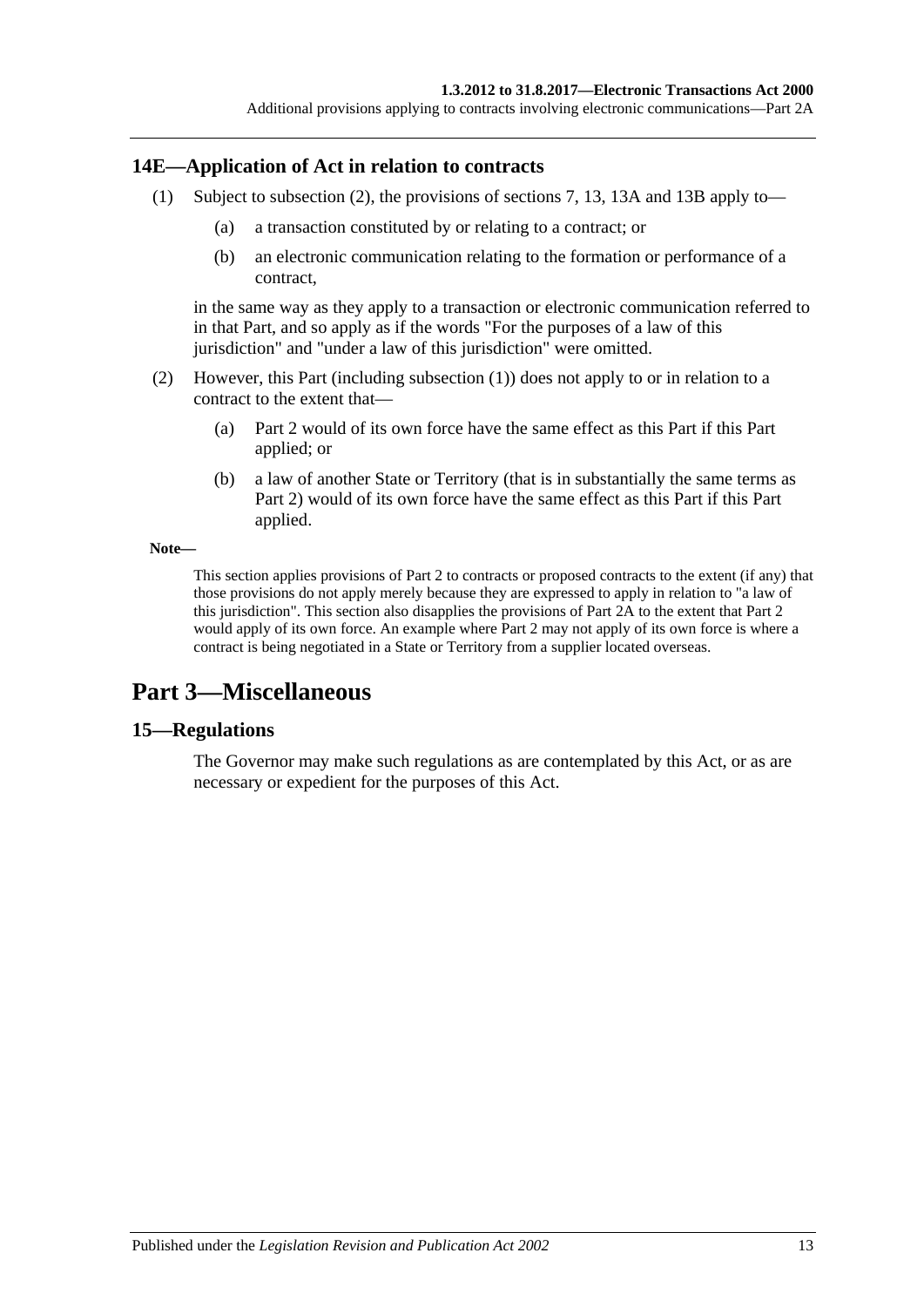## <span id="page-13-0"></span>**Legislative history**

## **Notes**

- Amendments of this version that are uncommenced are not incorporated into the text.
- For further information relating to the Act and subordinate legislation made under the Act see the Index of South Australian Statutes or www.legislation.sa.gov.au.

## **Principal Act and amendments**

New entries appear in bold.

| Year   | N <sub>0</sub> | Title                                                                   | Assent    | Commencement                                                                                          |
|--------|----------------|-------------------------------------------------------------------------|-----------|-------------------------------------------------------------------------------------------------------|
| 2000   | 72             | Electronic Transactions Act 2000                                        | 7.12.2000 | 1.11.2002 (Gazette 29.8.2002 p3212)                                                                   |
| 2011   | 28             | <b>Electronic Transactions</b><br>(Miscellaneous) Amendment<br>Act 2011 | 21.7.2011 | 1.3.2012 (Gazette 23.2.2012 p839)                                                                     |
| 2017   | - 7            | <b>Statutes Amendment and Repeal</b><br>(Simplify) Act 2017             | 15.3.2017 | Pt 8 (ss 37-48)-1.9.2017 immediately<br>after the commencement of 9/2017<br>(Gazette 29.8.2017 p3795) |
| 2017 9 |                | Electronic Transactions (Legal<br>Proceedings) Amendment Act 2017       | 11.4.2017 | 1.9.2017 (Gazette 29.8.2017 p3794)                                                                    |
| 2017   | 36             | Summary Procedure (Service)<br>Amendment Act 2017                       | 22.8.2017 | Sch 1 (cll 1—3)—uncommenced                                                                           |

## **Provisions amended**

New entries appear in bold.

Entries that relate to provisions that have been deleted appear in italics.

| Provision                   | How varied                                                            | Commencement |  |
|-----------------------------|-----------------------------------------------------------------------|--------------|--|
| Pt 1                        |                                                                       |              |  |
| s <sub>2</sub>              | omitted under Legislation Revision and<br><b>Publication Act 2002</b> |              |  |
| s <sub>4</sub>              |                                                                       |              |  |
| s(4(1))                     | s 4 redesignated as $s$ 4(1) by 28/2011 s 4                           | 1.3.2012     |  |
| s(4(2))                     | inserted by 28/2011 s 4                                               | 1.3.2012     |  |
| s <sub>5</sub>              |                                                                       |              |  |
| s 5(1)                      |                                                                       |              |  |
| addressee                   | inserted by $28/2011$ s $5(1)$                                        | 1.3.2012     |  |
| automated<br>message system | inserted by $28/2011$ s $5(1)$                                        | 1.3.2012     |  |
| originator                  | inserted by $28/2011$ s $5(2)$                                        | 1.3.2012     |  |
| performance                 | inserted by $28/2011 s 5(2)$                                          | 1.3.2012     |  |
| place of business           | substituted by $28/2011$ s $5(2)$                                     | 1.3.2012     |  |
| transaction                 | substituted by $28/2011$ s $5(3)$                                     | 1.3.2012     |  |
| s6A                         | inserted by $28/2011 s 6$                                             | 1.3.2012     |  |
|                             |                                                                       |              |  |